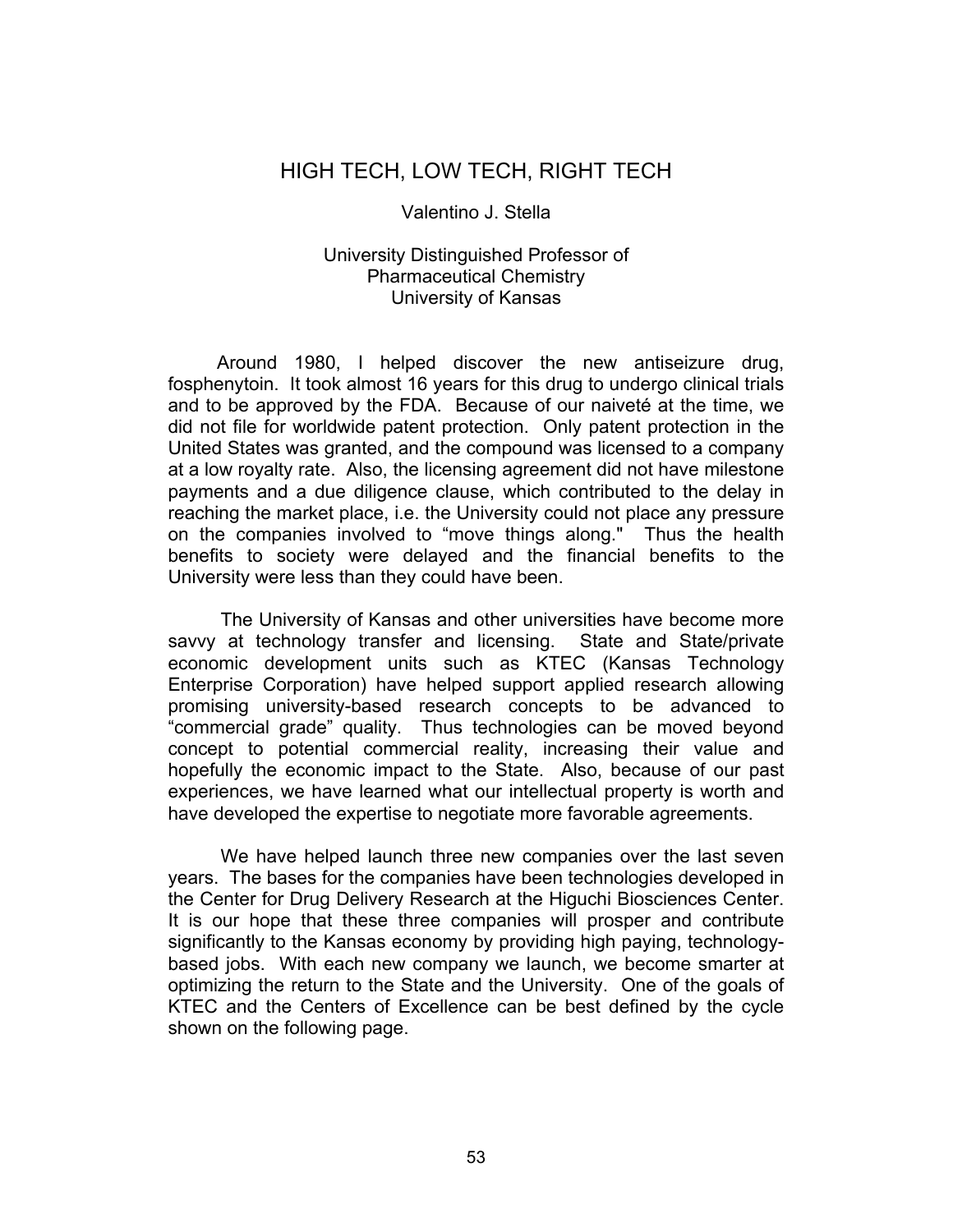

 To be successful, the University, and each of these companies, had to protect their intellectual property by filing patents in a timely manner. This leads to a bit of a dilemma, that can be described as "Publish AND Perish." I would like to quote verbatim from an "Opinion" article I wrote in the *Lawrence Journal World* in 1993.

 "Publish **AND** perish. What heresy! Traditionally, universities have existed to generate and disseminate knowledge. They encourage publication through the tenure, promotion and merit salary processes, in which quantity and quality of publications plays a major role; thus the often-quoted cliché "publish **OR** perish." However, in some fields or areas of research there are occasional, valid reasons to delay publication of information on novel technologies until patents or copyrights can be filed.

 The state, nation and society might be the losers if information about promising new technologies developed at universities is made public prior to receiving patent or copyright protection. Unprotected technology is unlikely to ever be developed and used to the benefit of society. It's a simple case of economics. Let me explain by using examples in my own field, pharmaceutical sciences.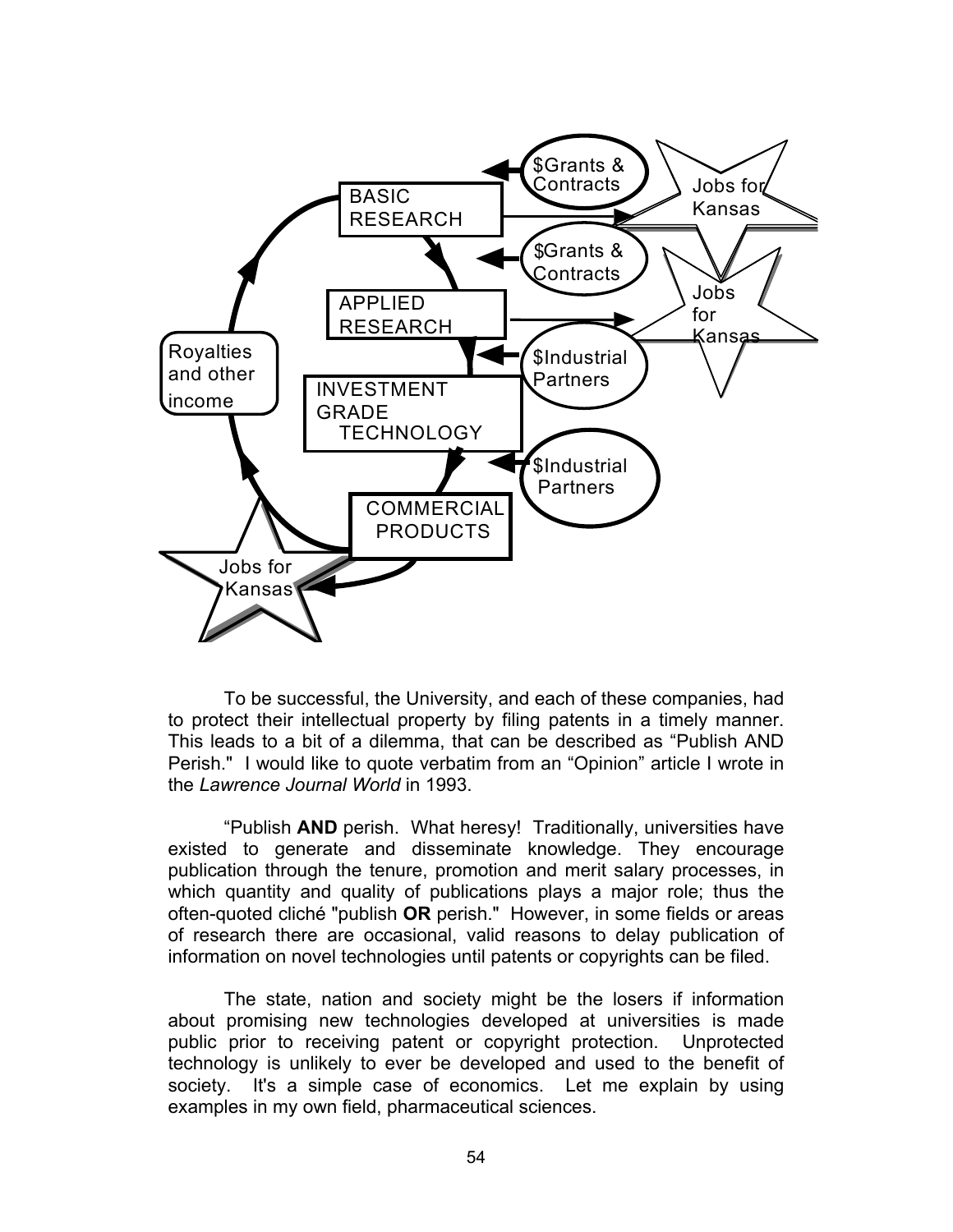To develop a new drug and obtain approval by the FDA, a company must invest a minimum of around \$250-500 million, and the process takes 8 to 12 years. The drug must achieve annual sales of more than \$250- 500 million/year over the five to nine years remaining in the 20-year patent life. This allows the company to recoup its investment, continue its product line through research and development of other drug entities, and cover the cost of products that fail to reach the market. In the unlikely event that a company were to take unprotected technology through the regulatory process to gain FDA approval, generic companies would be free to produce the product at a fraction of the cost and risk. They would not have to spend the \$250-500 million in R&D and regulatory costs. The sponsoring company would not cover its costs and would lose any economic benefit even though they might be first with the technology.

 It just does not make economic sense to invest in a new drug or technology unless a strong worldwide patent protects it. As a result, few companies or investors will negotiate with inventors for rights to a new pharmaceutical technology if it is unprotected.

 While patent protection is essential for commercialization, its real value lies in the fact that it enables development of a new drug or technology, which might save lives or enhance the quality of life. The drug's therapeutic benefits might allow individuals to return to the work force, thus lowering health care costs and reducing the direct and indirect financial burden to society. Additionally, university-based research often focuses on cures and treatments for more obscure diseases that may not be big money makers but may be commercialized under the "orphan" drug act.

 There are also financial benefits to the university and society for a protected technology. First, the university is in a much stronger position to negotiate a favorable agreement with potential developers of the new technology. The university and state will profit by the creation of a revenue stream that can be put to creative uses in research and scholarship or general enhancement of the university mission. The developer profits, thus creating new jobs at the research, sales and manufacturing levels. And finally, as part of the negotiations for rights to the technology, leverage can be put on the developer for some or all of the technology to be developed locally, thus creating jobs in the geographical area.

 There are some negatives to patenting. The cost of filing and defending a worldwide patent could easily rise above \$125,000, with additional annual maintenance fees required. This is above and beyond the cost of the research itself, which in the case of many technologies can